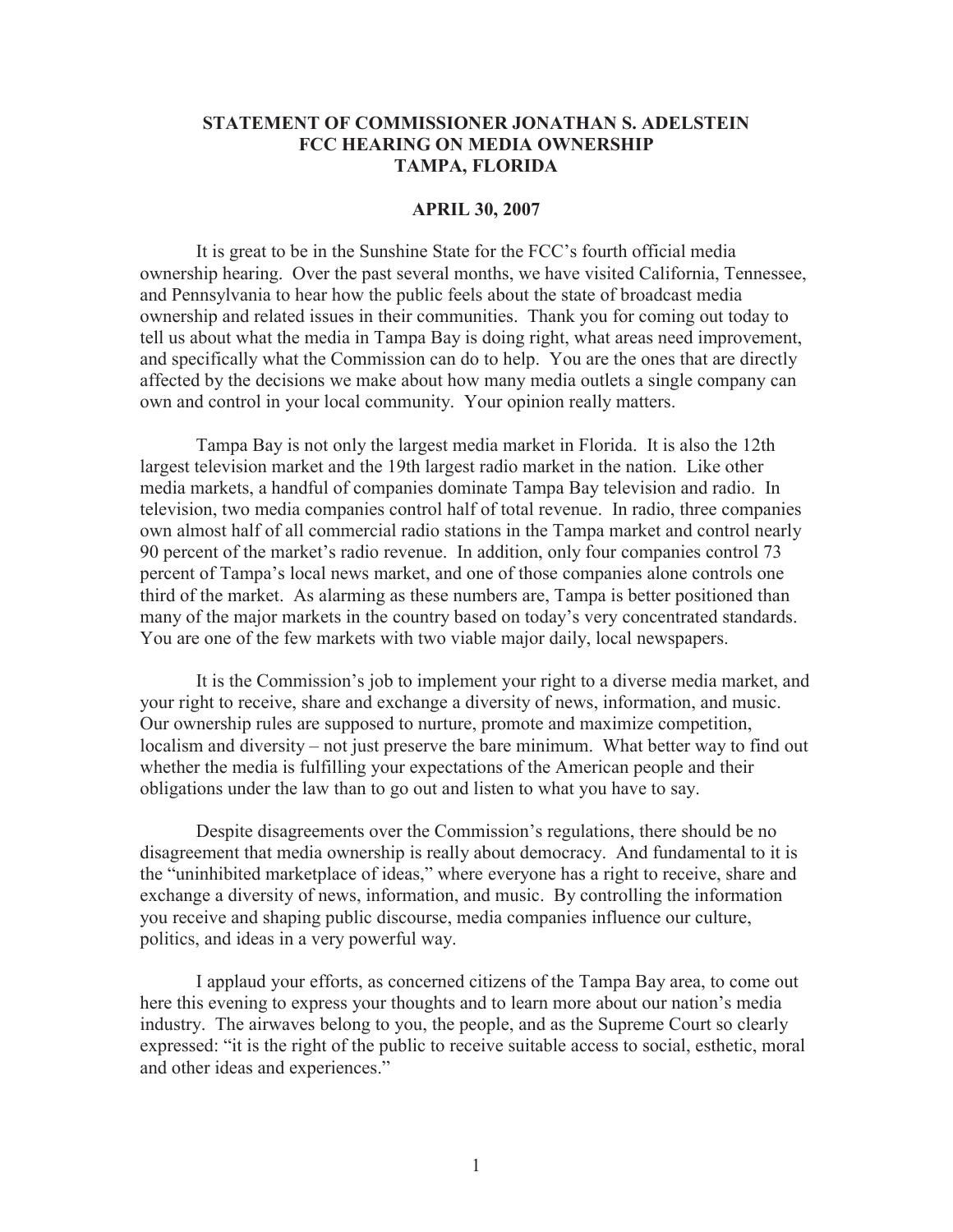Media consolidation is not only a problem affecting Tampa, it also impacts the state and the nation. Nationally, five media conglomerates control 80 percent of the primetime market. The Commission's last effort in 2003 to modify our ownership rules would have only made the situation worse. Rather than owning 73 percent of the Tampa market local news market, the top four firms would have likely increased their share to nearly 85 percent. Luckily, three million citizens nationwide from the far left to the far right and virtually everyone in between voiced their opposition to our reckless rules. And in 2004, the federal court did too, sending the rules back to the Commission, and chastising us for failing to consider how the proposed rules would affect minority and women ownership, competition and localism. I could not agree more with their opinion. I hope that this time around, with your help, we can get these media ownership rules right.

I fully realize that the media landscape is evolving and our rules should keep up with the times. But the idea that further concentration of ownership in broadcasting is the only way for media companies to meet the demands of Wall Street investors is far too limited. It is easy to say, "we need to own more outlets." But repurposing one local newspaper story on the radio and TV does very little for quality journalism, diversity and localism, and it harms small business competitors, the backbone of the American economy. The much more difficult goal is to diversify, innovate and become competitive on new media platforms. To date, media outlets have sometimes been slow to respond to this changing landscape. And frankly, it is wrong to blame ownership rules that are intended to protect the public interest as the reason for the failure to develop profitable business models on new platforms. I am pleased that traditional media companies are now creating a more dynamic online presence, but they have more work ahead of them.

The fact of matter is that broadcasting still dominates the media today. In the 2006-2007 seasons, broadcasters – not cable, satellite or Internet programmers – had the top 200 highest rated programs on television. And all but a handful of the top 500 programs were on broadcast television. On the radio, the two satellite radio companies have a total of about 16 million subscribers and 50 million American last used the Internet for music, while over 240 million people listen to terrestrial radio on a weekly basis.

Broadcast radio and television continue to have a powerful influence over our culture, political system, and the ideas that inform our public discourse. Study after study has shown that broadcasting is still the dominant source of not just entertainment programming, but also local news and information. The broadcast industry still produces, disseminates, and ultimately controls the news, information, and entertainment programs that most inform the discourse, debate, and the free exchange of ideas that is essential to our participatory democracy.

Local news websites still do not provide a viable source of competition to traditional broadcast outlets, especially cross-owned outlets. A study of the Tampa market by Free Press found that independent Web sites in Tampa do not produce nearly enough original news, attract enough audience or generate enough revenue to compete